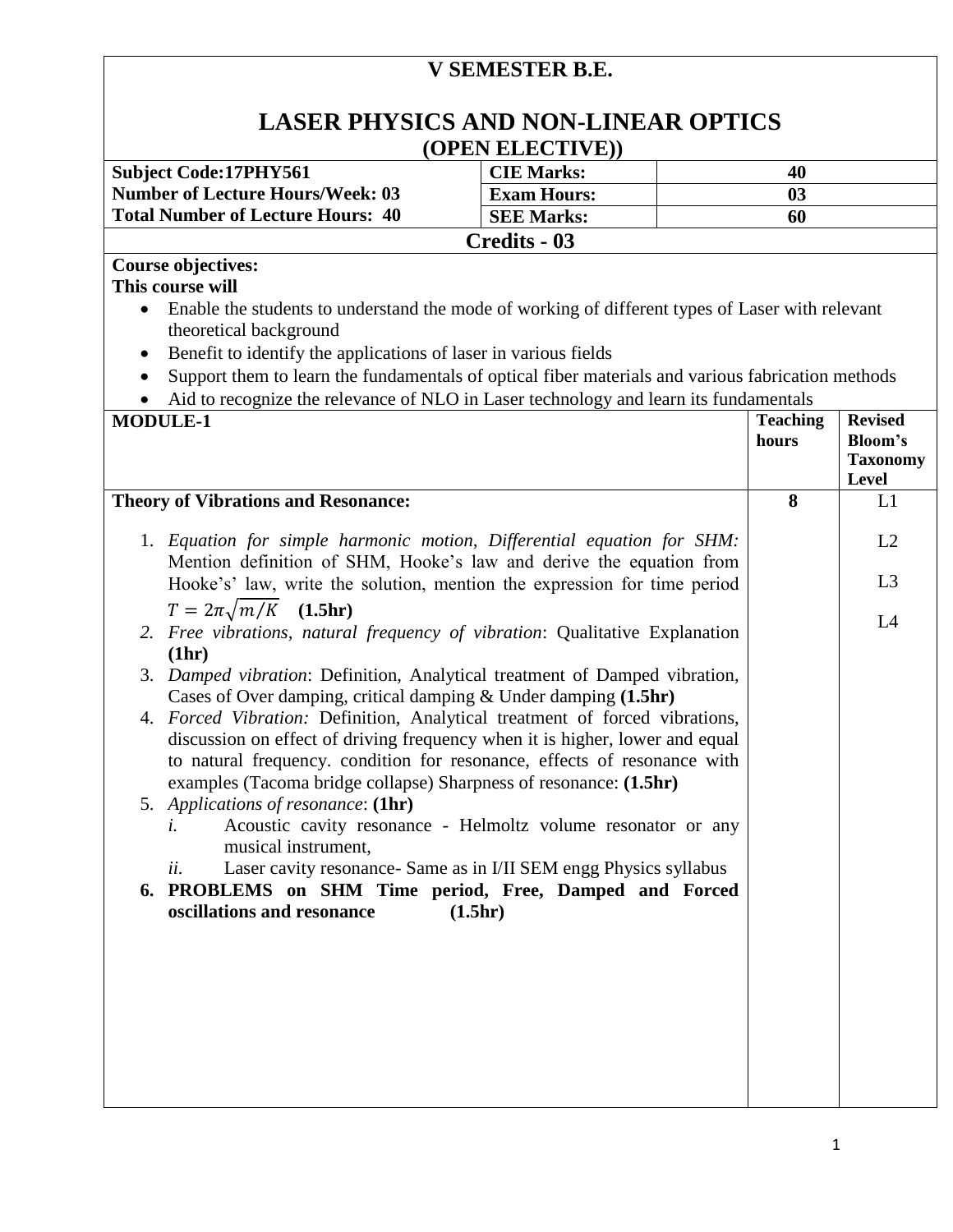| <b>MODULE-2</b>                                                                                                                                                                                                                                                                                                                                                                                                                                                                                                                                                                                                                                                                                                                                                                                                                                                                                                                                                                                                                                                                                                                                                                                                                                                                                                                                                                                                           |                          | <b>Revised</b><br>Bloom's<br><b>Taxonomy</b><br>Level |
|---------------------------------------------------------------------------------------------------------------------------------------------------------------------------------------------------------------------------------------------------------------------------------------------------------------------------------------------------------------------------------------------------------------------------------------------------------------------------------------------------------------------------------------------------------------------------------------------------------------------------------------------------------------------------------------------------------------------------------------------------------------------------------------------------------------------------------------------------------------------------------------------------------------------------------------------------------------------------------------------------------------------------------------------------------------------------------------------------------------------------------------------------------------------------------------------------------------------------------------------------------------------------------------------------------------------------------------------------------------------------------------------------------------------------|--------------------------|-------------------------------------------------------|
| Types of Lasers: (80 min each)                                                                                                                                                                                                                                                                                                                                                                                                                                                                                                                                                                                                                                                                                                                                                                                                                                                                                                                                                                                                                                                                                                                                                                                                                                                                                                                                                                                            | 8                        | L1                                                    |
| 1. Review of basic principles: Brief explanation of spontaneous absorption,<br>spontaneous emission and stimulated emission, conditions for laser<br>2. Discussion of Lasing action through $A \& B$ coefficients<br>3. Types of Laser: Mention types of laser like Solid, Liquid and Gas laser, etc.<br>4. Construction and working with energy level diagram/chemical reactions of<br>Nd-YAG Laser<br>i.<br>Liquid Laser- Dye Laser (Rhodamine 6-G)<br>$\overline{11}$ .<br>iii. Chemical Laser (HF Laser) and<br>iv. Excimer Laser,                                                                                                                                                                                                                                                                                                                                                                                                                                                                                                                                                                                                                                                                                                                                                                                                                                                                                    |                          | L2                                                    |
| 5. Qualitative discussion of Free electron Laser and X-ray Laser<br>Laser amplifiers: Block diagram approach (Only qualitatitve)<br>6.                                                                                                                                                                                                                                                                                                                                                                                                                                                                                                                                                                                                                                                                                                                                                                                                                                                                                                                                                                                                                                                                                                                                                                                                                                                                                    |                          |                                                       |
| Problems on Lasing action, Einstein A & B co efficients.                                                                                                                                                                                                                                                                                                                                                                                                                                                                                                                                                                                                                                                                                                                                                                                                                                                                                                                                                                                                                                                                                                                                                                                                                                                                                                                                                                  |                          |                                                       |
| <b>MODULE-3</b>                                                                                                                                                                                                                                                                                                                                                                                                                                                                                                                                                                                                                                                                                                                                                                                                                                                                                                                                                                                                                                                                                                                                                                                                                                                                                                                                                                                                           | <b>Teaching</b><br>hours | <b>Revised</b><br>Bloom's<br><b>Taxonomy</b><br>Level |
| <b>Applications of Lasers: (2hrs each)</b>                                                                                                                                                                                                                                                                                                                                                                                                                                                                                                                                                                                                                                                                                                                                                                                                                                                                                                                                                                                                                                                                                                                                                                                                                                                                                                                                                                                | 8                        | L1                                                    |
| 1. Defense applications:<br>Laser range finder: What is laser range finder? Brief explanation of its<br>i.<br>working. Advantages of LRF. Factors affecting range finder (for ex:<br>reflectivity, object size, atmospheric conditions, obliqueness, and<br>vibrations of the object). Where it is used?(Military, forestry, sports etc,<br>just 2-3 lines for each) with problems on range detection<br>ii. Laser guided antitank missile: Brief explanation of Anti-Tank Missile<br>(ATM) and its working.<br>Different types of guiding (brief explanation in 2-3 lines each)<br>a) Command Guidance (wire link guidance)<br>b) Homing Guidance (EM radiation guidance)<br>c) Beam Guidance (illumination of target by radar signals)<br>Mention of India's ATM(like Nag and Amogh) along with specification.<br>Working of LGAM<br>2. Industrial applications:<br>i. Data storage: Mention of previous data storage devices, optical<br>storage/holographic data storage. Explanation of optical storage using<br>low power laser beam. Advantages of optical storage<br>ii. Laser printing: Construction and working of laser printer along with<br>either ray diagram or with actual 3-d diagram. Advantages<br>3. Research and development applications:<br>Lithography: Definition of lithography. Photolithography, Qualitative<br>explanation of Deep UV Lithography using Excimer laser with block<br>diagram. |                          | L2                                                    |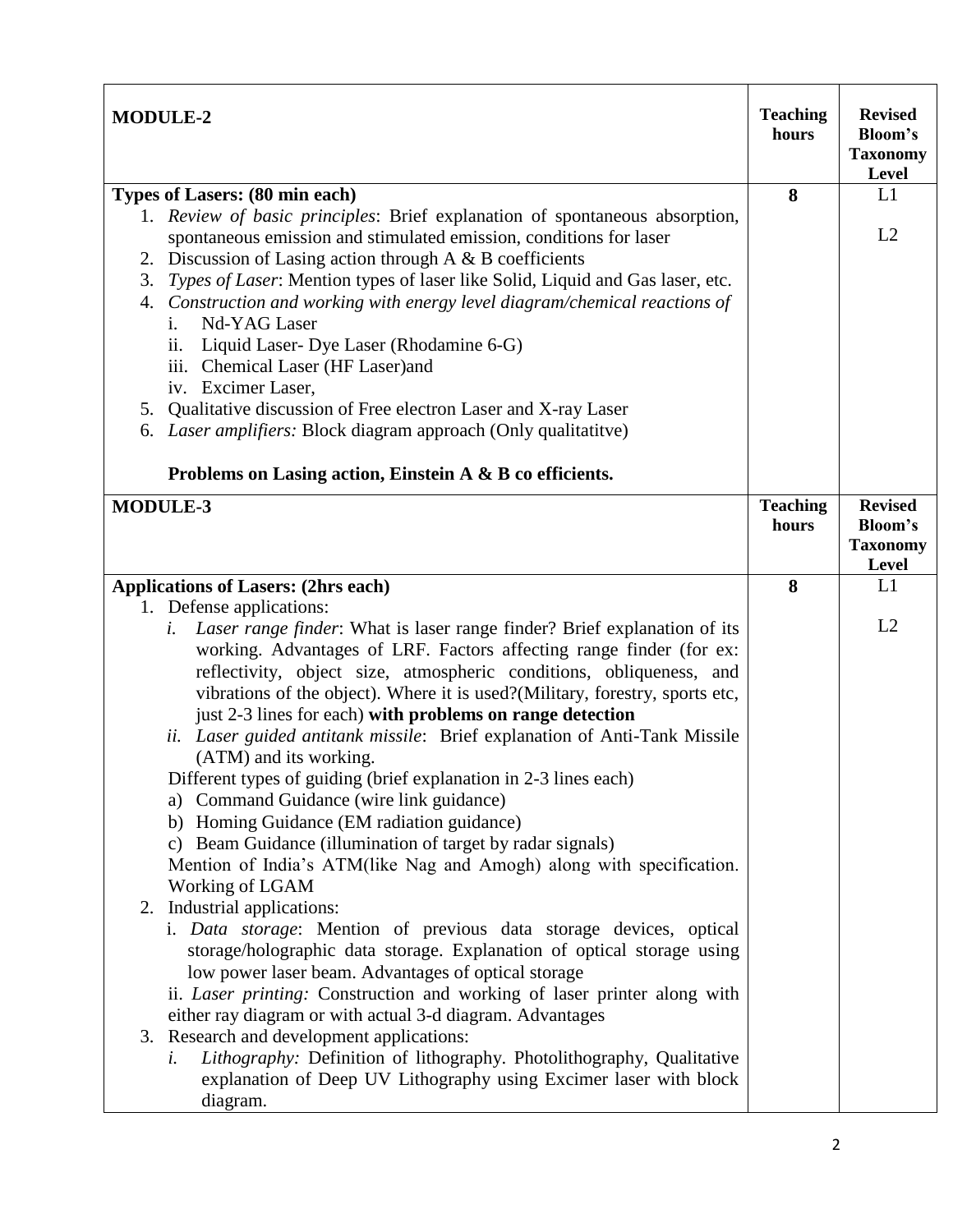|    | Laser cooling: Principle of laser cooling. Working of laser cooling<br>ii.<br>(Doppler cooling)<br>iii. Laser fusion: Brief explanation of condition for fusion. Explanation of<br>Laser Inertial Fusion Energy(LIFE). Mention of 2 laser fusion devices<br>namely SHIVA and NOVA<br>Isotope separation: Definition of Isotopes with examples. Brief<br>iv.<br>explanation of<br>Atomic vapor laser isotope separation (AVLIS), applied to atoms<br>Molecular laser isotope separation (MLIS), applied to molecules<br>4. Biomedical applications:<br>Eye surgery: Mention different types of laser eye surgery, LASIK,<br>$\mathbf{i}$ .<br>PRK, LASEK and EpiLASIK. Explain the procedure of laser eye<br>surgery using LASIK.<br><i>Endoscopy:</i> Define endoscopy. Explain the procedure in brief with<br>ii.<br>block diagram<br>Dentistry: Qualitative explanation of any 2 applications (like<br>iii.<br>bleaching, cavity treatment, root canal, etc) in dentistry |                          |                                            |
|----|-----------------------------------------------------------------------------------------------------------------------------------------------------------------------------------------------------------------------------------------------------------------------------------------------------------------------------------------------------------------------------------------------------------------------------------------------------------------------------------------------------------------------------------------------------------------------------------------------------------------------------------------------------------------------------------------------------------------------------------------------------------------------------------------------------------------------------------------------------------------------------------------------------------------------------------------------------------------------------|--------------------------|--------------------------------------------|
|    |                                                                                                                                                                                                                                                                                                                                                                                                                                                                                                                                                                                                                                                                                                                                                                                                                                                                                                                                                                             |                          | <b>Revised</b>                             |
|    | <b>MODULE-4</b>                                                                                                                                                                                                                                                                                                                                                                                                                                                                                                                                                                                                                                                                                                                                                                                                                                                                                                                                                             | <b>Teaching</b><br>hours | Bloom's<br><b>Taxonomy</b><br><b>Level</b> |
|    | <b>Optical Communication: (I hr. each)</b>                                                                                                                                                                                                                                                                                                                                                                                                                                                                                                                                                                                                                                                                                                                                                                                                                                                                                                                                  | 8                        | L1                                         |
|    | 1. Review of basic principles of Optical fibers: TIR, angle of acceptance, NA                                                                                                                                                                                                                                                                                                                                                                                                                                                                                                                                                                                                                                                                                                                                                                                                                                                                                               |                          |                                            |
|    | 2. Fiber materials: Requirements of fiber optic materials, mention of plastic                                                                                                                                                                                                                                                                                                                                                                                                                                                                                                                                                                                                                                                                                                                                                                                                                                                                                               |                          | L2                                         |
|    | and glass materials with examples. Advantages/disadvantages                                                                                                                                                                                                                                                                                                                                                                                                                                                                                                                                                                                                                                                                                                                                                                                                                                                                                                                 |                          |                                            |
| 3. |                                                                                                                                                                                                                                                                                                                                                                                                                                                                                                                                                                                                                                                                                                                                                                                                                                                                                                                                                                             |                          | L3                                         |
|    | Fiber fabrication-Vapor-deposition methods: Explain in detail, Outside<br>vapor deposition, axial deposition                                                                                                                                                                                                                                                                                                                                                                                                                                                                                                                                                                                                                                                                                                                                                                                                                                                                |                          |                                            |
|    |                                                                                                                                                                                                                                                                                                                                                                                                                                                                                                                                                                                                                                                                                                                                                                                                                                                                                                                                                                             |                          |                                            |
|    | 4. Fiber optic cables: Qualitative discussion of different types of cables, cable                                                                                                                                                                                                                                                                                                                                                                                                                                                                                                                                                                                                                                                                                                                                                                                                                                                                                           |                          |                                            |
|    | structures, Indoor cable designs, outdoor cables. Fiber buffering, cable                                                                                                                                                                                                                                                                                                                                                                                                                                                                                                                                                                                                                                                                                                                                                                                                                                                                                                    |                          |                                            |
|    | sheath, water barrier and cable core                                                                                                                                                                                                                                                                                                                                                                                                                                                                                                                                                                                                                                                                                                                                                                                                                                                                                                                                        |                          |                                            |
|    | 5. Optical fiber connections, joints and couplers: Factors that lead to loss                                                                                                                                                                                                                                                                                                                                                                                                                                                                                                                                                                                                                                                                                                                                                                                                                                                                                                |                          |                                            |
|    | during fiber connections. Different types of Splices- mention of Fusion                                                                                                                                                                                                                                                                                                                                                                                                                                                                                                                                                                                                                                                                                                                                                                                                                                                                                                     |                          |                                            |
|    | splice, V-groove splice, Elastic Tube splice. Mention types of couplers and                                                                                                                                                                                                                                                                                                                                                                                                                                                                                                                                                                                                                                                                                                                                                                                                                                                                                                 |                          |                                            |
|    | their description.                                                                                                                                                                                                                                                                                                                                                                                                                                                                                                                                                                                                                                                                                                                                                                                                                                                                                                                                                          |                          |                                            |
| 6. | Attenuation and dispersion in optical fibers: Types of attenuation,                                                                                                                                                                                                                                                                                                                                                                                                                                                                                                                                                                                                                                                                                                                                                                                                                                                                                                         |                          |                                            |
|    | Absorption, scattering, & bending, derivation of attenuation coefficient,                                                                                                                                                                                                                                                                                                                                                                                                                                                                                                                                                                                                                                                                                                                                                                                                                                                                                                   |                          |                                            |
|    | absorption loss in silica glass, transmission windows in attenuation versus                                                                                                                                                                                                                                                                                                                                                                                                                                                                                                                                                                                                                                                                                                                                                                                                                                                                                                 |                          |                                            |
|    | wavelength plot for a standard fiber. Dispersion due to Intra modal delay-<br>Material dispersion, wave modal dispersion, waveguide dispersion.                                                                                                                                                                                                                                                                                                                                                                                                                                                                                                                                                                                                                                                                                                                                                                                                                             |                          |                                            |
|    | Intermodal dispersion or chromatic dispersion.                                                                                                                                                                                                                                                                                                                                                                                                                                                                                                                                                                                                                                                                                                                                                                                                                                                                                                                              |                          |                                            |
|    | 7. Industrial, medical and technological applications of optical fiber: Any one                                                                                                                                                                                                                                                                                                                                                                                                                                                                                                                                                                                                                                                                                                                                                                                                                                                                                             |                          |                                            |
|    |                                                                                                                                                                                                                                                                                                                                                                                                                                                                                                                                                                                                                                                                                                                                                                                                                                                                                                                                                                             |                          |                                            |
|    |                                                                                                                                                                                                                                                                                                                                                                                                                                                                                                                                                                                                                                                                                                                                                                                                                                                                                                                                                                             |                          |                                            |
|    | industrial application. Anyone laparoscopic application. Point to point                                                                                                                                                                                                                                                                                                                                                                                                                                                                                                                                                                                                                                                                                                                                                                                                                                                                                                     |                          |                                            |
|    | application.                                                                                                                                                                                                                                                                                                                                                                                                                                                                                                                                                                                                                                                                                                                                                                                                                                                                                                                                                                |                          |                                            |
| 8. | Fiber optic sensors - Intensity modulated, phase modulated and polarization                                                                                                                                                                                                                                                                                                                                                                                                                                                                                                                                                                                                                                                                                                                                                                                                                                                                                                 |                          |                                            |
|    | modulated sensors.                                                                                                                                                                                                                                                                                                                                                                                                                                                                                                                                                                                                                                                                                                                                                                                                                                                                                                                                                          |                          |                                            |
|    | Problems on attenuation and dispersion loss                                                                                                                                                                                                                                                                                                                                                                                                                                                                                                                                                                                                                                                                                                                                                                                                                                                                                                                                 |                          |                                            |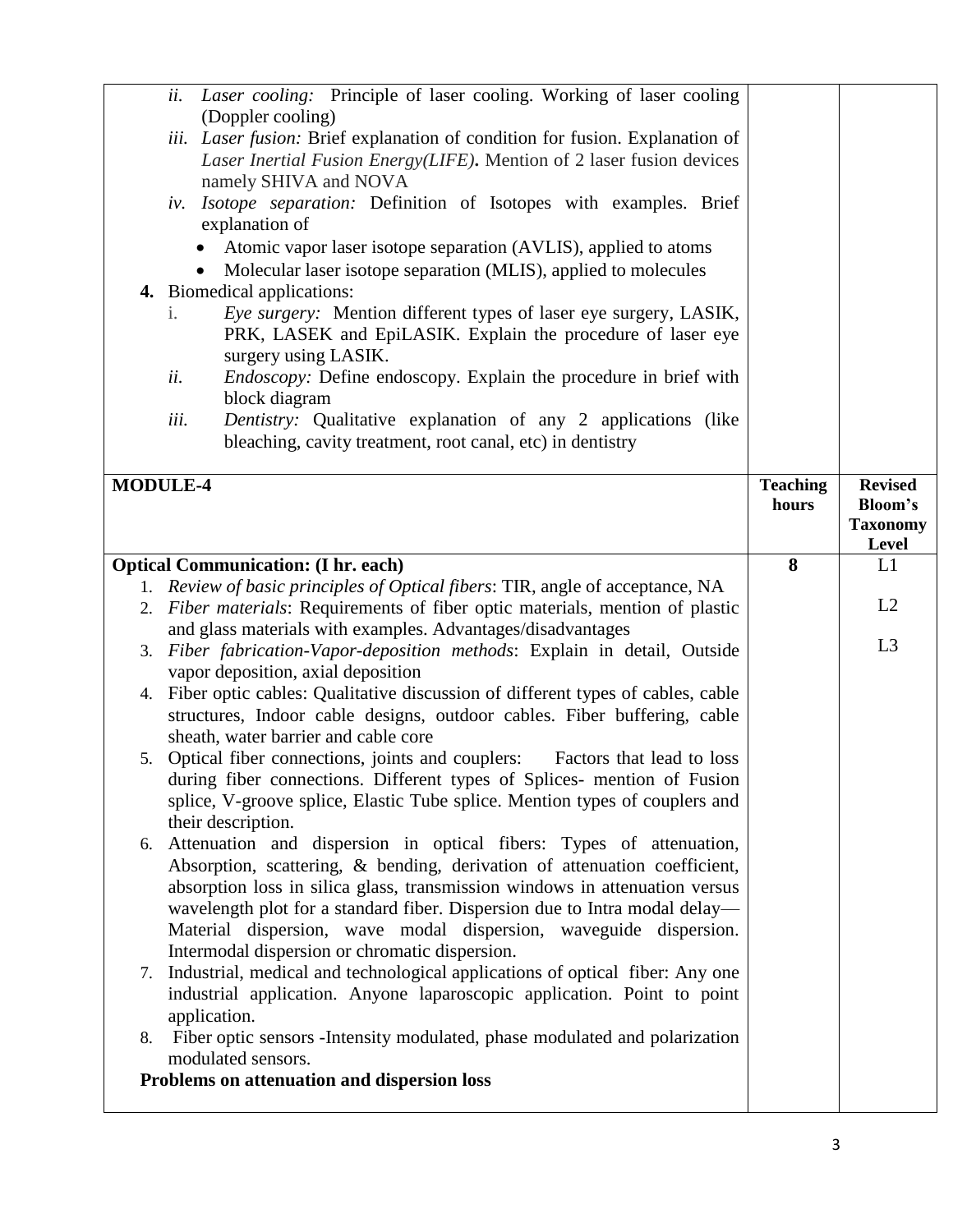| <b>MODULE-5</b>                  |                                                                                                                                                                                                                                                                                                               | <b>Teaching</b><br>hours | <b>Revised</b><br>Bloom's<br><b>Taxonomy</b><br>Level |
|----------------------------------|---------------------------------------------------------------------------------------------------------------------------------------------------------------------------------------------------------------------------------------------------------------------------------------------------------------|--------------------------|-------------------------------------------------------|
| <b>Nonlinear Optics:</b>         |                                                                                                                                                                                                                                                                                                               | 8                        | L1                                                    |
|                                  | 1. Relevance of Nonlinear optics in Laser technology: Definition of NLO,                                                                                                                                                                                                                                      |                          |                                                       |
| properties of the medium $(1Hr)$ | mention of effect of high intensity, coherence etc of LASER on optical                                                                                                                                                                                                                                        |                          | L2                                                    |
| $(OPO)$ $(1.5Hr)$                | 2. Descriptions of nonlinear optical processes: Brief explanation of second<br>harmonic generation (SHG), third harmonic generation (THG), sum and<br>different frequency generation, optical parametric amplification (OPA),<br>optical parametric generation (OPG) and optical parametric oscillation       |                          | L3                                                    |
|                                  | 3. Nonlinear susceptibility of a classical anharmonic oscillator: describe<br>briefly nonlinear susceptibility based on simple experiment using Ruby<br>laser, formal definition of the nonlinear susceptibility. Mention the                                                                                 |                          |                                                       |
|                                  | expression $\chi^{(2)} \cong (4\pi\epsilon_0)^3 h^4/m^2 e^5$ and its value for condensed matter,<br>properties of the nonlinear susceptibility. (1Hr)<br>4. time-domain description of optical nonlinearities, Derivation of Kramers-                                                                         |                          |                                                       |
|                                  | Kronig relations in linear and nonlinear optics. (1Hr)                                                                                                                                                                                                                                                        |                          |                                                       |
|                                  | 5. The wave equation for nonlinear optical media: mention the equation<br>$\nabla^2 \vec{E} - \mu_0 \epsilon \frac{\partial^2 \vec{E}}{\partial t^2} = \mu_0 \frac{\partial^2 \vec{P(N)}}{\partial t^2}$ (No derivation) and explain the terms. coupled-<br>wave equations for sum-frequency generation (1Hr) |                          |                                                       |
|                                  | 6. phase matching, quasi-phase-matching, the Manley-Rowe relations, sum-<br>frequency generation, second-harmonic generation, difference-frequency<br>generation and parametric amplification, (1.5Hr)                                                                                                        |                          |                                                       |
| comparison with laser. (1Hr)     | 7. optical parametric oscillators: Definition of OPO, construction and working,                                                                                                                                                                                                                               |                          |                                                       |
| <b>Revised Bloom's</b>           | L1 - Remembering, L2 - Understanding, L3 - Applying.                                                                                                                                                                                                                                                          |                          |                                                       |
| <b>Taxonomy Level</b>            | $L_4$ - Analyze                                                                                                                                                                                                                                                                                               |                          |                                                       |
| <b>Course outcomes:</b>          |                                                                                                                                                                                                                                                                                                               |                          |                                                       |
|                                  | 1. Able to distinguish and analyze different types of vibrations.                                                                                                                                                                                                                                             |                          |                                                       |
| 2.                               | Proficient to understand fabrication and working of different types of Lasers.                                                                                                                                                                                                                                |                          |                                                       |
| 3.                               | Learn the applications of Lasers in various fields.                                                                                                                                                                                                                                                           |                          |                                                       |
| 4.                               | Acquire the knowledge of optical fibers and appreciate its applications in sensor designing.                                                                                                                                                                                                                  |                          |                                                       |
| 5.<br>mechanics.                 | Understand the basics of nonlinear phenomena from the fundamental perspective of quantum                                                                                                                                                                                                                      |                          |                                                       |
|                                  |                                                                                                                                                                                                                                                                                                               |                          |                                                       |
|                                  |                                                                                                                                                                                                                                                                                                               |                          |                                                       |